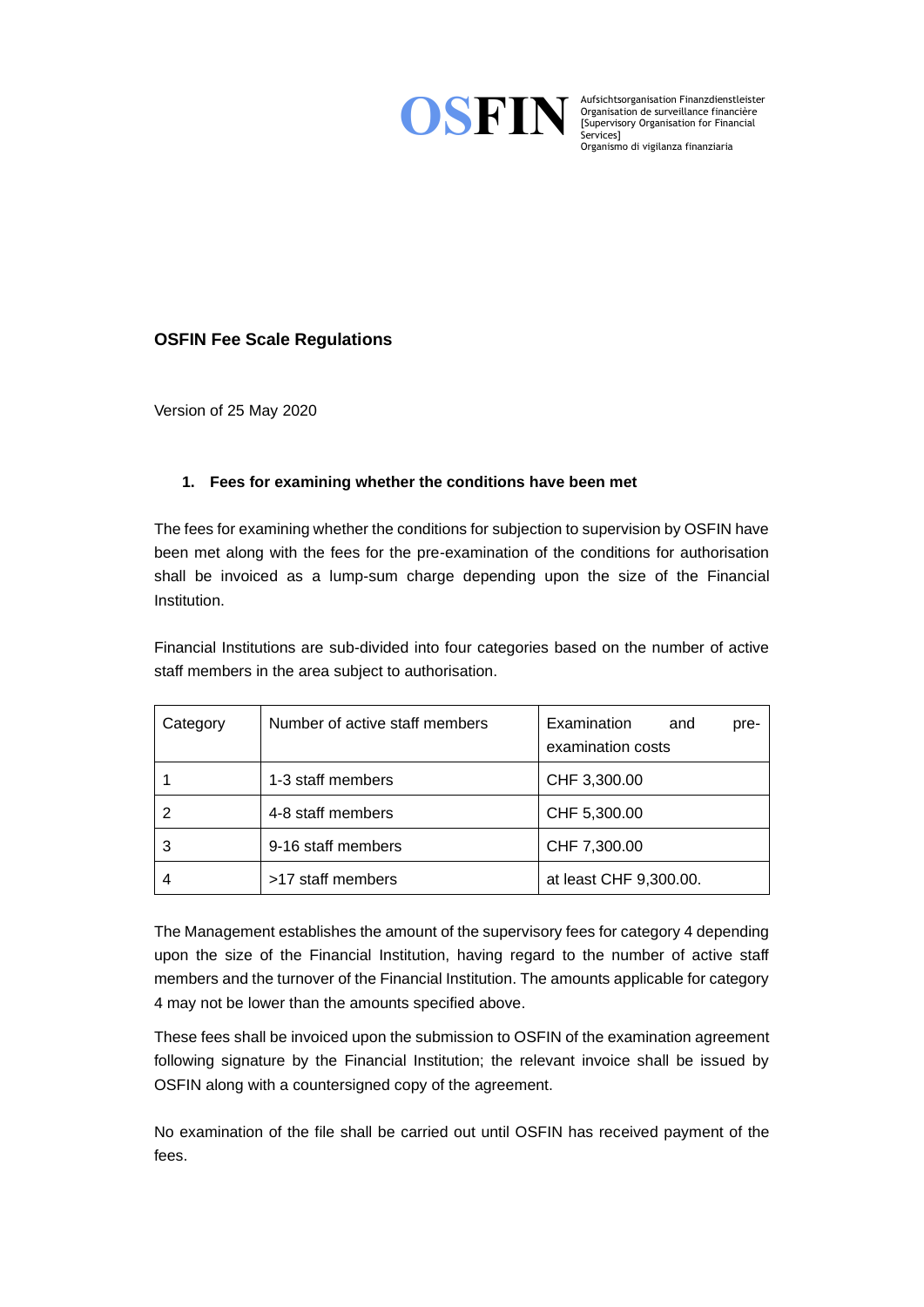### **2. Transitory provisions concerning subjection to supervision**

The supervisory fees stipulated for any Institutions that were already affiliated with a selfregulatory body upon the entry into force of the FinSA [Swiss Federal Act on Financial Services] / FinIA [Swiss Federal Act on Financial Institutions] and that benefit from the three-year time limit for subjection to a supervisory organisation shall be subject to a multiplier, which shall change over time:

- **-** In 2020, a multiplier of 0.5;
- **-** In 2021, a multiplier of 1;
- **-** In 2022, a multiplier of 2;
- **-** From 2023, a multiplier of 1

### **3. Additional fees for file review**

In the event of the failure to comply with the time limit set for the filing of the application for authorisation following confirmation that the conditions for subjection to supervision have been met, OSFIN shall charge for file review on the basis of the time worked at the following hourly rates:

- Director CHF 275.00 per hour
- Deputy Director CHF 250.00 per hour
- Specialist Official CHF 250.00 per hour
- Secretariat CHF 120.00 per hour

File review shall entail ensuring that the information relating to the examination of the conditions for subjection to supervision or the pre-examination of the conditions for authorisation are up to date before subjection to supervision is approved or the application for authorisation is submitted to FINMA.

Confirmation of subjection to supervision or the submission to FINMA of the documents and information relating to the pre-examination shall be conditional upon the payment of the fees invoiced.

#### **4. Supervisory fees**

OSFIN shall finance its supervisory activity and the services provided by it through contributions from the operators subject to supervision concerned.

OSFIN shall receive annual supervisory fees. They shall be calculated in accordance with the costs incurred by OSFIN over the course of the previous calendar year in addition to reserves to be set aside.

Annual supervisory fees shall include a fixed basic levy, a service levy and a variable levy.

#### **4.1 The fixed basic levy**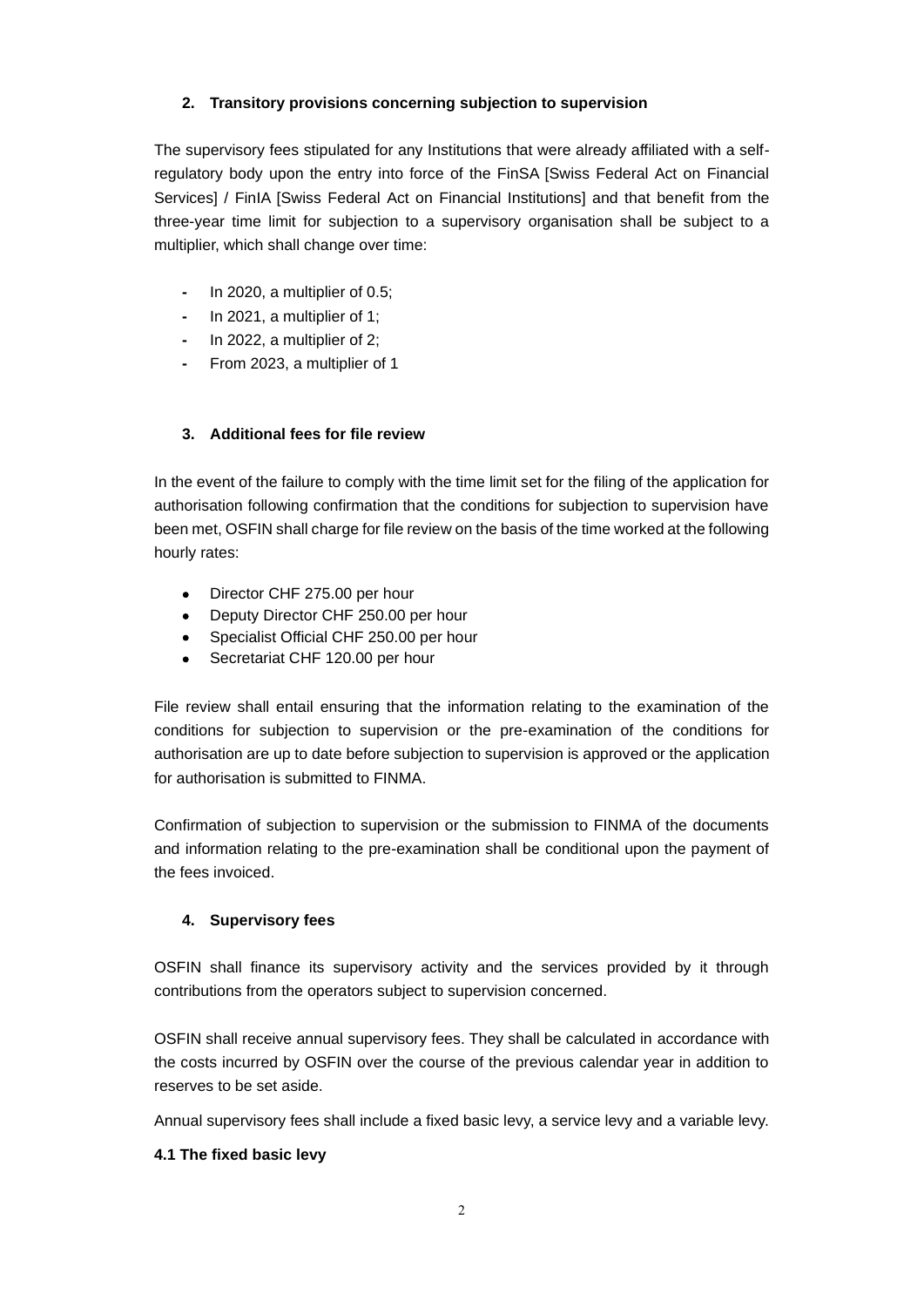The amount of the fixed basic levy shall be set depending upon the number of active staff members in the area subject to authorisation.

| Category | Number of active staff members | Fixed basic levy      |
|----------|--------------------------------|-----------------------|
|          | 1-3 staff members              | CHF 1,200.00          |
|          | 4-8 staff members              | CHF 2,200.00          |
| 3        | 9-16 staff members             | CHF 3,200.00          |
|          | >17 staff members              | at least CHF 4,200.00 |

The Management shall establish the amount of the fixed basic levy for category 4 depending upon the size of the Financial Institution, having regard to the number of active staff members and the turnover of the Financial Institution. The amounts applicable for category 4 may not be lower than the amounts specified above.

The amount of the fixed basic levy shall be invoiced each calendar year at the start of the year.

The first invoice for the basic levy shall take account of the date on which authorisation was granted, or respectively the date on which the supervisory organisation changed; the levy shall be calculated on a pro rata basis. The month during which authorisation is issued shall be computed as a full month.

In the event that the agreement ceases to apply before the end of the relevant calendar year, the operator subject to supervision undertakes to pay the full amount of the annual levy, which shall not be calculated on a pro rata basis.

OSFIN may adjust the annual basic levy in line with the financial needs of the Association. OSFIN shall give written notice to the operator subject to supervision concerning the amendments to the agreement in relation to any such adjustment. The operator subject to supervision shall thereupon have a period of 30 days in order to declare in writing whether if accepts the amendments or whether it wishes to terminate the supervisory agreement subject to the prescribed notice period. The failure by the operator subject to supervision to make any declaration shall be construed as acceptance.

### **4.2 Service levy**

All costs directly attributable to each operator subject to supervision shall be invoiced on the basis of the actual time worked at the following hourly rates:

- Director CHF 275.00 per hour
- Deputy Director CHF 250.00 per hour
- Specialist Official CHF 250.00 per hour
- Secretariat CHF 120.00 per hour

This levy shall be invoiced quarterly. However, invoicing intervals may be adjusted in line with the circumstances of the specific individual case.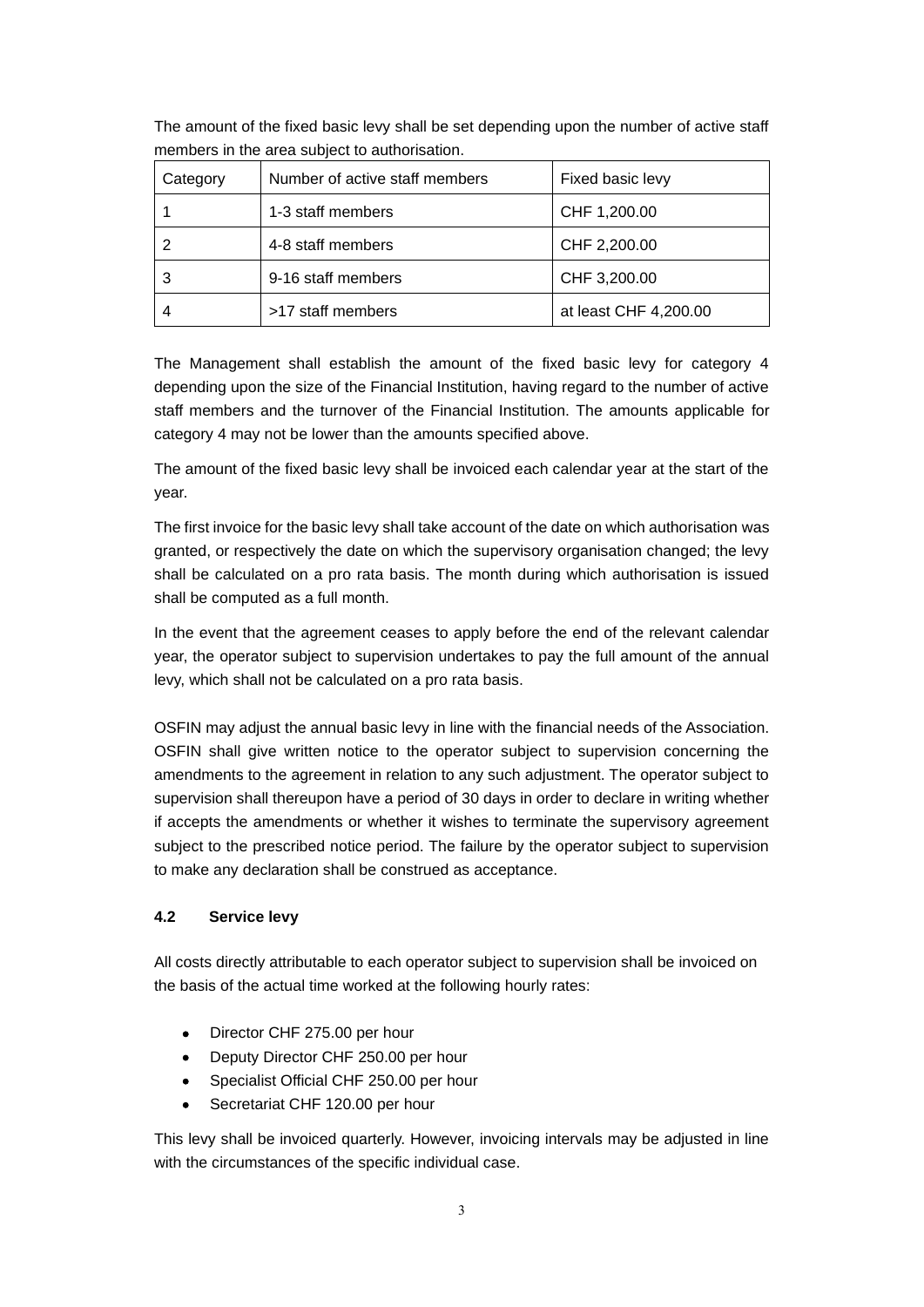### **4.3 Variable levy**

The variable levy shall cover any costs that are not covered by revenues from the basic levy and the service levy.

Accordingly, OSFIN shall draw up a statement of account each year after the closure of its annual accounts. It shall deduct its revenues from its costs. Any difference must be covered by revenues from the variable levy.

The variable levy must be construed as an extraordinary levy, which is charged in addition to the fixed levy and the service levy wherever the revenues from these two levies do not cover the costs, or respectively where any loss cannot be covered out of the available reserve. Where appropriate, it should also be considered whether to increase the basic levy for the following year if a further loss is to be anticipated.

Accordingly, the variable levy is intended to offset any unforeseen deficit registered during the previous financial year and shall be calculated as follows:

loss for the year divided by the number of operators subject to supervision = variable levy per operator subject to supervision.

### **4.4 FINMA levy**

In addition to the supervisory fees, the FINMA levy imposed on OSFIN each year shall be allocated among the number of operators subject to supervision by a separate invoice at the time it is imposed.

#### **4.5 Transitory provisions**

Only the basic fixed levy and the service levy shall be charged for the transition period from 2020 to 2022.

On the other hand, a supplementary levy is envisaged. It shall amount to CHF 500.00 and shall be payable at the start of the year along with the basic levy. The purpose of this levy shall be to contribute to the payment of the FINMA levy calculated on the basis off the number of operators subject to supervision.

The FINMA levy for the period 2020-2022 may be covered, where appropriate in part, out of the equity capital of OSFIN, provided that the amount of equity capital remains at all times at the level required by law. In the event that the supplementary levy and the share of available equity capital are not sufficient to cover the FINMA levy, OSFIN shall invoice the difference in the form of a variable levy.